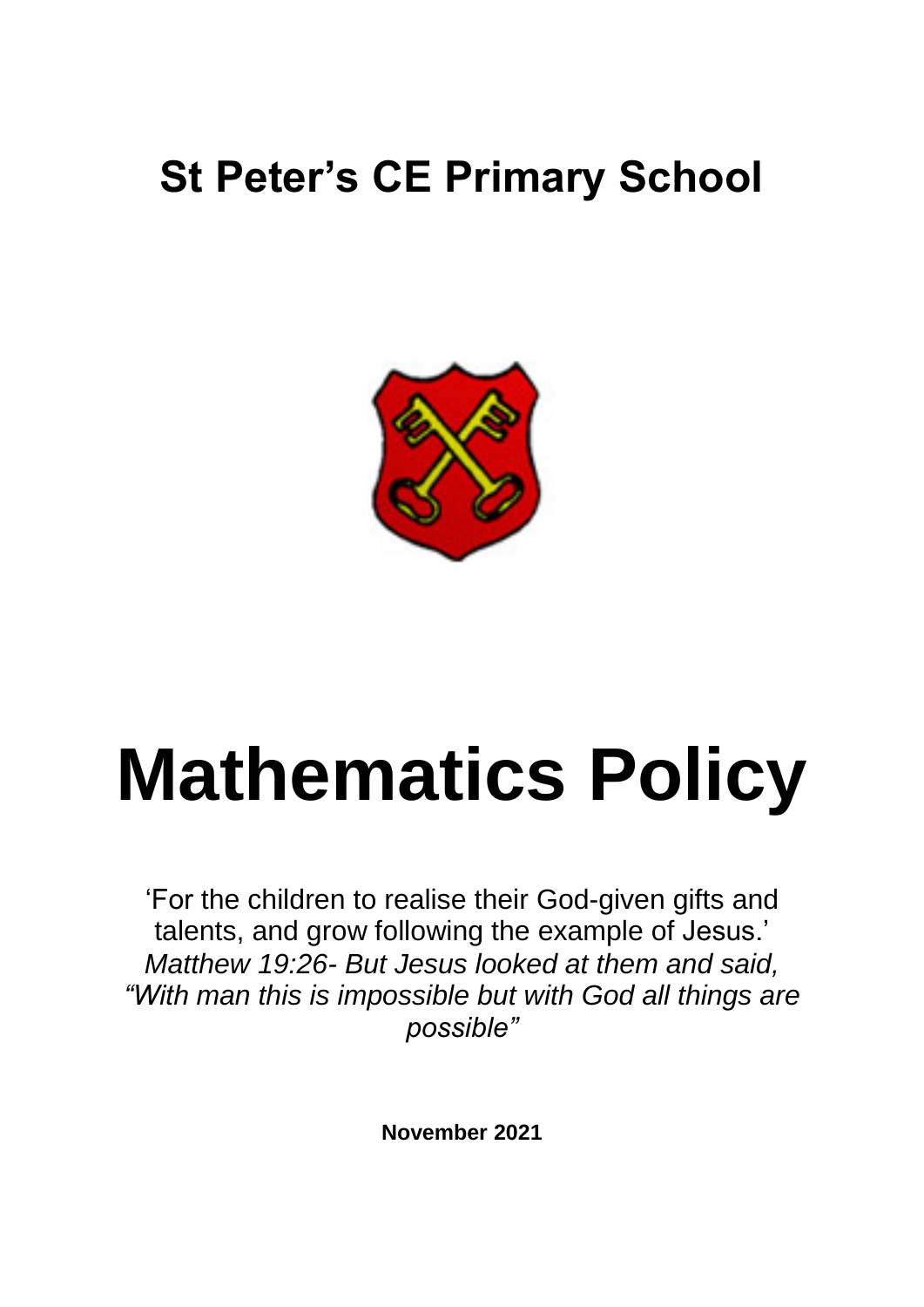Mathematics teaches children to make sense of the world around them through developing their ability to use number, calculate, reason and solve problems, and understand relationships and patterns in number and space in their everyday lives. The mathematics curriculum should be engaging, inclusive and progressive, , following the Mastery approach and following a 'concrete – visual – abstract' teaching sequence. It should also be flexible, motivating all pupils, thus encouraging every child to be successful.

### Aims

- To promote a confident, positive attitude towards the learning and use of mathematics, making it an enjoyable experience
- To provide pupils with sufficient mathematics to meet their needs in other areas of the curriculum
- To enable pupils to appreciate the importance of mathematical knowledge in the context of science, technology and the modern world
- To enable pupils to develop greater communication skills, using mathematics as an aid
- To encourage pupils' mathematical curiosity through problem-solving
- To provide pupils with the opportunities and skills to reason about their mathematical knowledge
- To promote a practical understanding of the ways in which information is gathered, presented and used
- To enable pupils to develop the mathematical skills and understanding required for adult life
- To understand the importance of mathematics in everyday use, especially in relation to essential life skills, such as telling the time and understanding money
- To provide all pupils with the opportunities to 'master' the mathematical skills, with a depth of understanding, and achieve good standards of mathematics.

### Teaching and Learning

Maths lessons follow our six non-negotiable elements: progress, pace, differentiation, pupils know what they are learning, engagement, and quality questioning. Staff follow the Mastery approach to Mathematics, teaching the skills using a 'concrete – pictorial – abstract' sequence. Children move from using mathematical equipment and a practical approach, to representing the same ideas using pictures and diagrams, and then applying these skills in an abstract manner. Opportunities are made for variation, and for children to tackle activities in a wide variety of situations, allowing them to see problems in a number of different ways. This encourages fluency and a depth of understanding, whereby pupils can secure each skill.

In addition to this, pupils undertake ten minutes mathematics daily, which develops their skills with multiplication facts and their fluency and speed of recall. The activities are varied and promote a secure understanding of the times tables facts.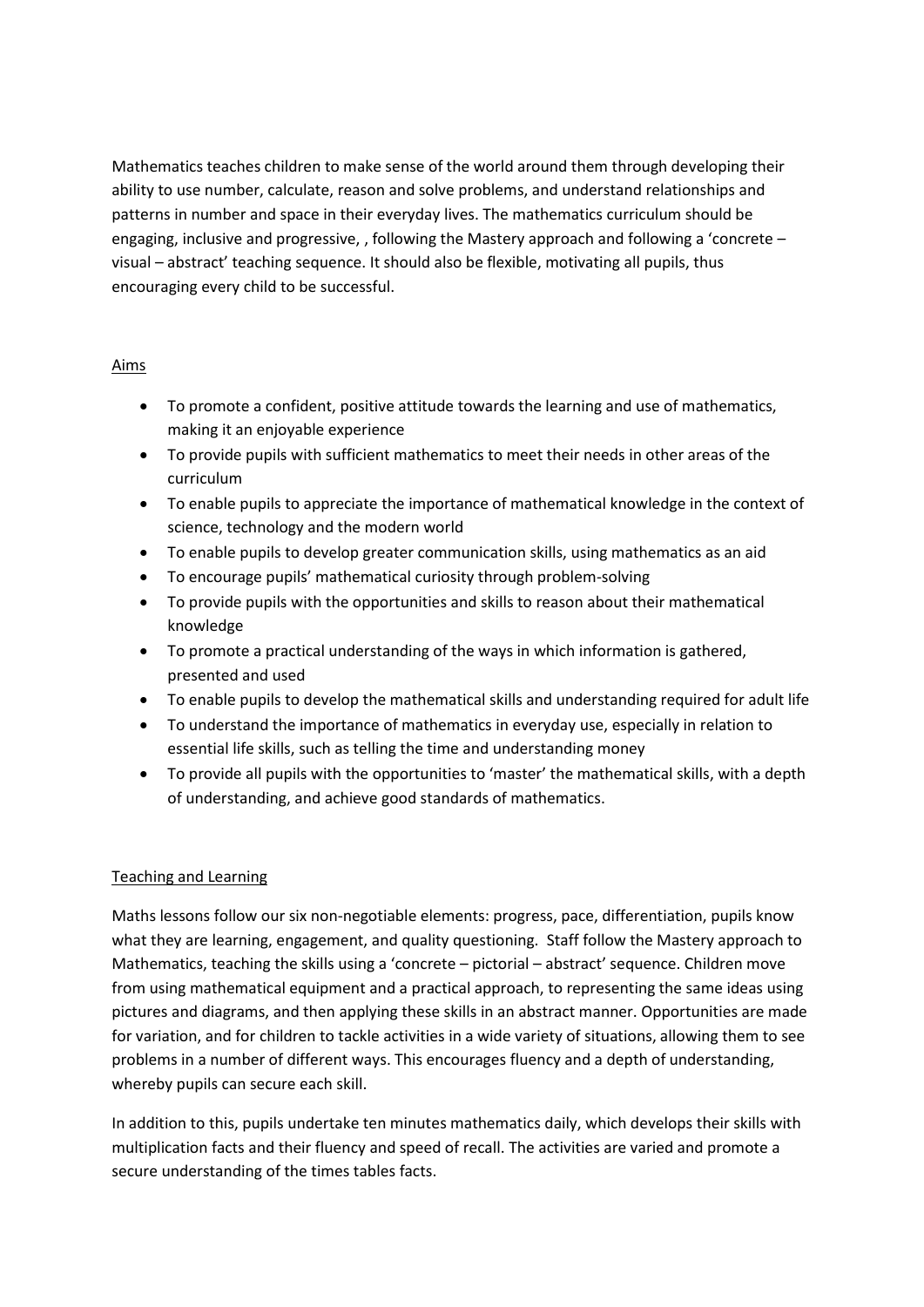Members of staff also aim to develop pupils' ability to reason about their learning, ask questions and explain themselves, using a thorough and deep understanding of mathematical concepts The blocking of units and resequencing means that the objectives covered are covered in depth and enable children to embed their learning into their long-term memory.

In order to secure consistency and progression across year groups, the skills are taught, where appropriate, using four key models – \*Dienes

> \*Number lines \*Arrays \*Bar models (See Calculation Policy)

Teachers are supported in all key stages by Learning Support Assistants (LSAs), whose contribution is determined by the teacher. Weekly interventions are organised to support those children who need further reinforcement of skills and are run by LSAs or teachers. These are reviewed half-termly, in terms of progress and impact. In addition, immediate interventions (daily) by teachers and LSAs target those children who need support to secure a skill, in order for them to build on this learning successfully the next day.

The pupils are taught in sets so that the work can be even better tailored to the pupils' needs.

Provision for those pupils deemed gifted and talented, in mathematics follows the school's Gifted & Talented Policy.

### Homework

Homework will be set weekly across all year groups and connect with and reinforce the teaching which has taken place during that particular week. This may be set on paper or on the MyMaths program. Multiplication tables learning is also set, as appropriate, either on paper or with Times Tables Rock Star program.

#### Marking, Assessment and Recording

Assessment for Learning is fundamental to raising standards and enabling children to reach their potential. Assessment takes place daily, using a range of strategies, such as marking and feedback of work and verbal discussions with children. This information will inform subsequent planning and next steps in teaching and learning. Pupils' work will be marked in line with the Feedback Policy.

Pupils are formally assessed three times a year on their reasoning and arithmetic skills, using a wide variety of assessment materials, provided by the Mathematics Subject Leader. The assessments are linked to the precise topics that we teach, then in the summer term the pupils are assessed on the whole year's learning. Assessments are always carried out in the penultimate week so that misconceptions can be dealt with.